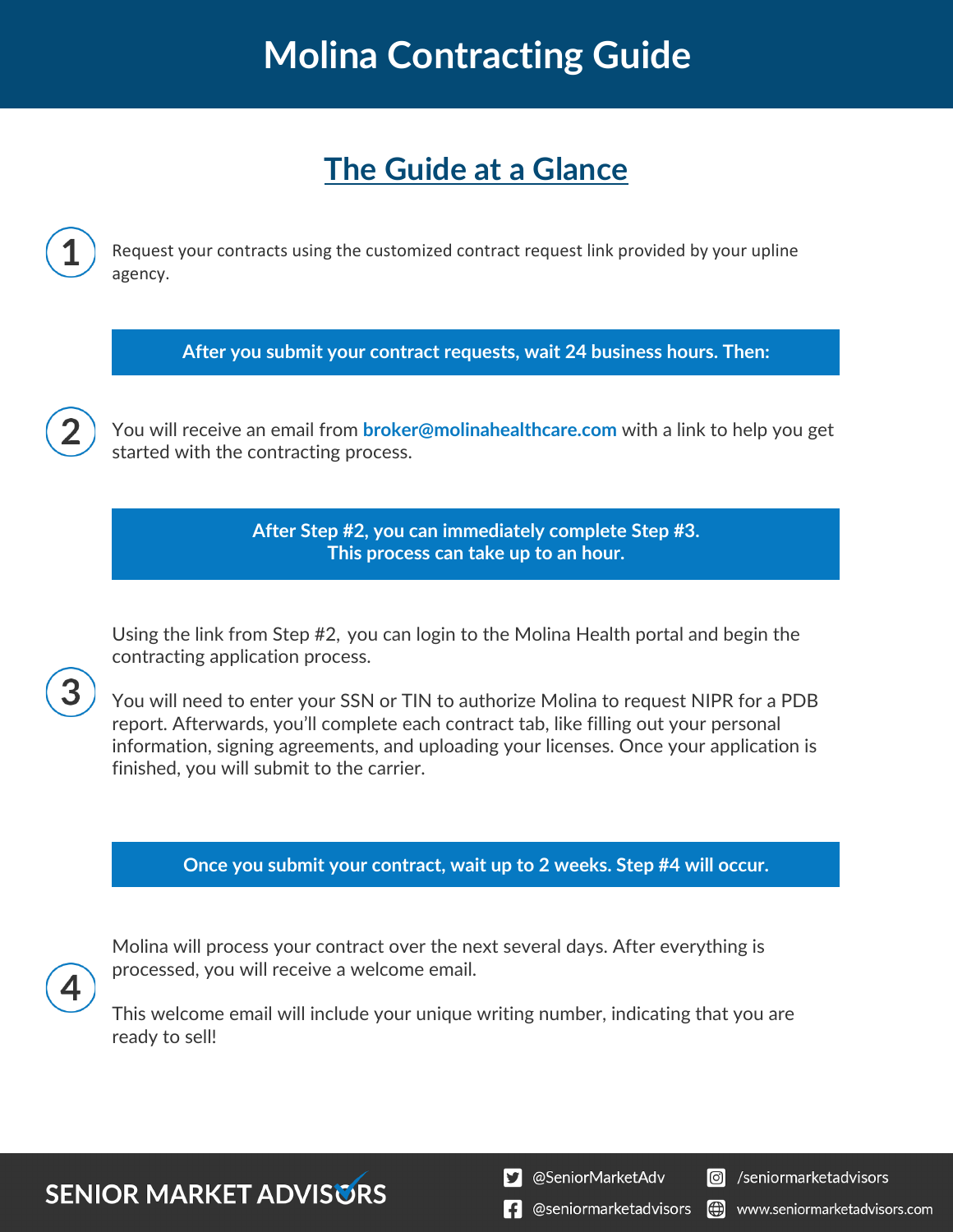# **Molina Contracting Guide**

Continue reading the following pages for more details on the contracting process.

The Molina contracting invitation will be coming from:

#### **broker@molinahealthcare.com**

An example of the email is below:

| <b>MOLINA</b>                                      |                                                                                                                                                                                       |
|----------------------------------------------------|---------------------------------------------------------------------------------------------------------------------------------------------------------------------------------------|
| Dear Agent,                                        |                                                                                                                                                                                       |
|                                                    | You have been invited to onboard with Molina through CONTINENTAL HEALTH ALLIANCE! To accept this invitation, please use the<br>information below to complete your application online. |
| Thanks,                                            |                                                                                                                                                                                       |
| Medicare Broker Support Unit<br>Phone 866-440-9788 | Email MCRBrokerContracting@MolinaHealthCare.com                                                                                                                                       |
| <b>Site URL</b>                                    | Login                                                                                                                                                                                 |
| <b>UserID</b>                                      | email@email.com                                                                                                                                                                       |
| Password                                           | Molina@020314                                                                                                                                                                         |

**1.** Choose **Login** next to Site URL.

**2.** Using the credentials provided in your Onboarding Invitation email, login to the Molina Healthcare portal.

**You will be asked to create a new Password before proceeding to contracting.**



S @SeniorMarketAdv



**1** @seniormarketadvisors () www.seniormarketadvisors.com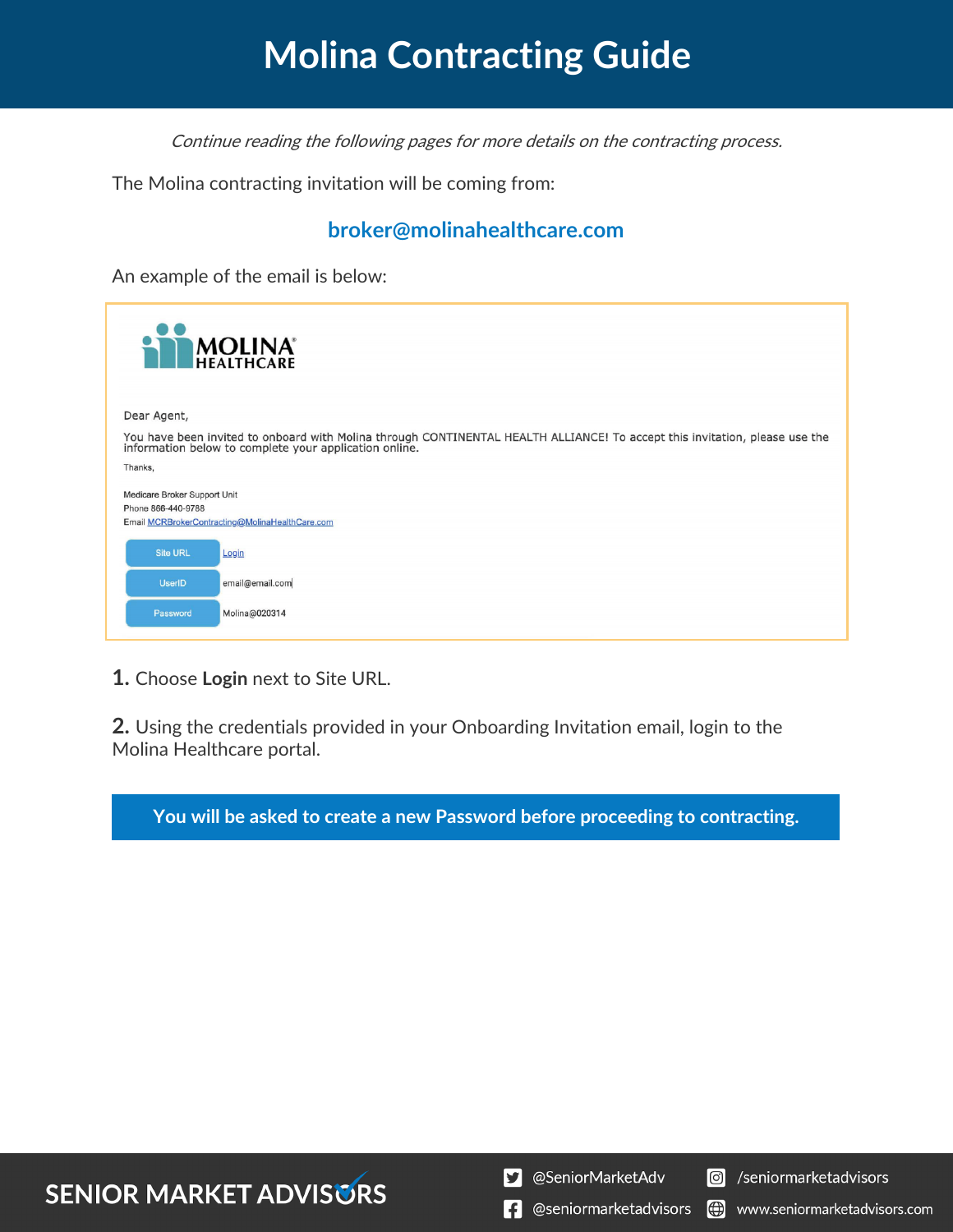**3.** After changing your password you will be redirected to the Molina Healthcare Portal.

| <b>MOLINA</b><br>HEALTHCARE |                           |                    |   |                                                        | Case ID                           |                        |               | $\alpha$                          | $^{\circ}$ |
|-----------------------------|---------------------------|--------------------|---|--------------------------------------------------------|-----------------------------------|------------------------|---------------|-----------------------------------|------------|
| <mark>⋒</mark><br>Home      |                           |                    |   |                                                        |                                   |                        |               | <b>Collapse All Expand All</b>    |            |
|                             | Open cases assigned to me |                    |   | Edit Columns Refresh<br>Chart                          |                                   |                        | $\circledR$   |                                   |            |
|                             | Case Key<br>$\Rightarrow$ | Case Name          | ÷ | <b>Associated Agency</b>                               | Created On $\triangleq$           | <b>Status</b>          | $\Rightarrow$ | Updated                           | A          |
|                             | Onboarding-OB-<br>10476   | Nelson: 04/17/2020 |   | <b>CONTINENTAL</b><br><b>HEALTH</b><br><b>ALLIANCE</b> | 2020-04-17<br>10:33:10<br>AM, CDT | Retrieve<br><b>NPN</b> |               | 2020-04-17<br>10:33:13<br>AM, CDT |            |
|                             | One item found.           |                    |   |                                                        |                                   | Cav                    | 圃             | œ                                 | G          |
|                             |                           |                    |   |                                                        |                                   |                        |               |                                   |            |
|                             |                           |                    |   |                                                        |                                   |                        |               |                                   |            |

**4.** Select the blue Onboarding-OB-XXXXX link under Case Key.

**5.** Enter your SSN or TIN and check the "**I authorize Molina Healthcare to request NIPR for a PDB report**".

#### **6.** Choose **Submit**.

| <b>MOLINA</b><br>HEALTHCARE |                                                                                 | Case ID                                                                                | $^{\circledR}$ |
|-----------------------------|---------------------------------------------------------------------------------|----------------------------------------------------------------------------------------|----------------|
| 命                           | SSN *                                                                           | Please enter your SSN to continue. Your NPN will be automatically populated from NIPR. |                |
|                             | <b>NPN</b><br>□ I authorize Molina Healthcare to request NIPR for a PDB Report. |                                                                                        |                |
|                             |                                                                                 | Submit                                                                                 |                |

**7.** Complete all contracting application tabs.

|   | <b>MOLINA</b><br>healthcare |                          |  |                                                                                                                                                                                                                                                              |                                      | Case ID       |                            | ඹ |
|---|-----------------------------|--------------------------|--|--------------------------------------------------------------------------------------------------------------------------------------------------------------------------------------------------------------------------------------------------------------|--------------------------------------|---------------|----------------------------|---|
| 侖 |                             |                          |  | Please fill out the application below. If you wish to save your progress and complete the application later, click "Save" and log back in at any time. If you<br>have completed the application, please click "Submit" which is located on the "Submit" tab. |                                      |               |                            |   |
|   |                             |                          |  |                                                                                                                                                                                                                                                              |                                      |               |                            |   |
|   |                             |                          |  |                                                                                                                                                                                                                                                              | <b>Save Application</b>              |               |                            |   |
|   | General                     | Licenses<br>Appointments |  | <b>Background Questionnaire</b>                                                                                                                                                                                                                              | <b>Background Agreement</b>          | E&O Insurance | <b>Banking Information</b> |   |
|   | eSignature                  | Submit                   |  |                                                                                                                                                                                                                                                              |                                      |               |                            |   |
|   |                             |                          |  |                                                                                                                                                                                                                                                              |                                      |               |                            |   |
|   |                             |                          |  |                                                                                                                                                                                                                                                              | Please complete all required fields. |               |                            |   |



S @SeniorMarketAdv